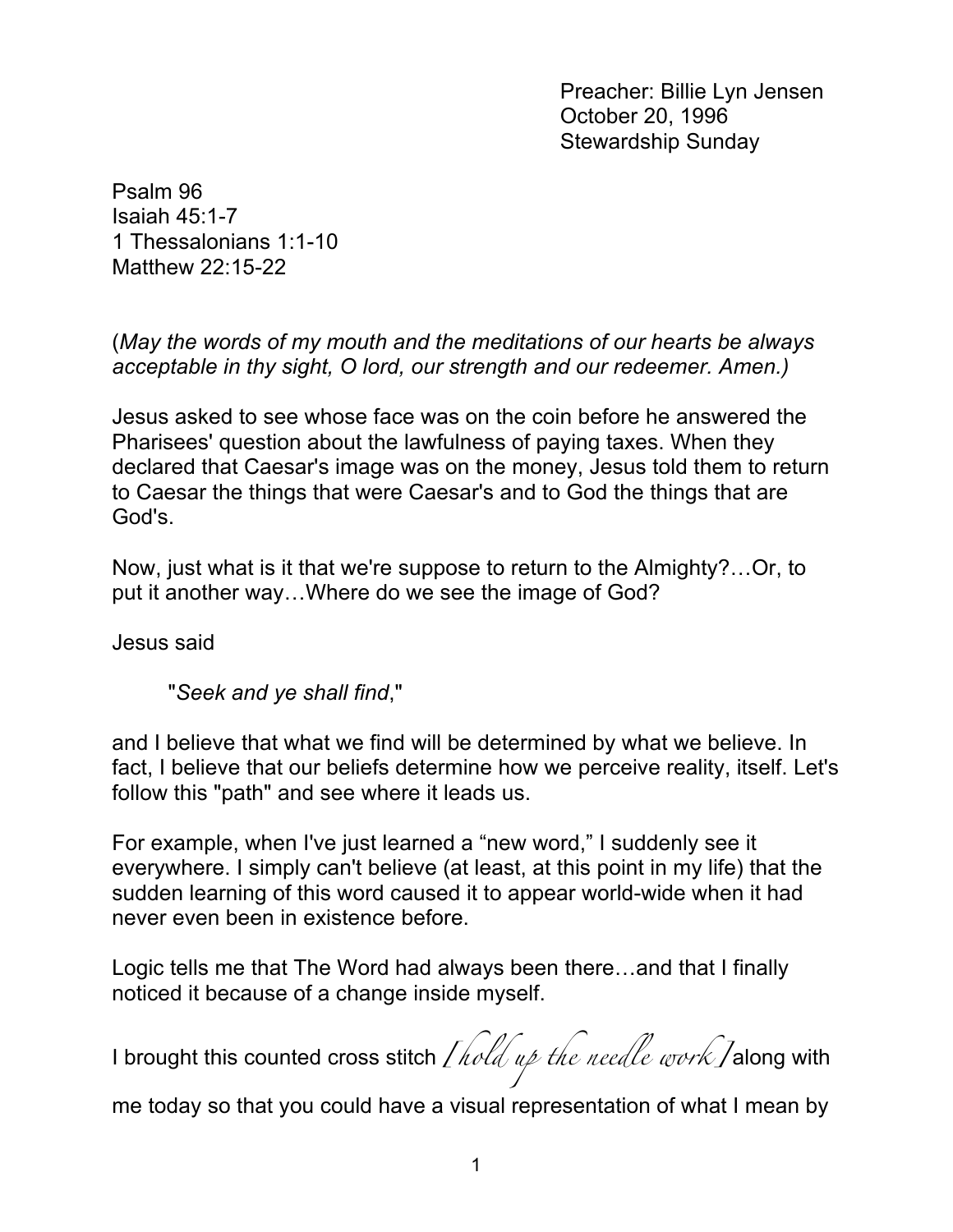a "belief system." This example doesn't have a readily visible *inside* and an *outside*, but, rather it has a *front* and a *back*.

All the threads on the back are like our internal beliefs. On the front is the reality that our beliefs allow us to perceive.

Unfortunately, our beliefs often conflict with one another, causing a dichotomy with what is possible in this reality.

For example, I was brought up to believe that "You only get what you pay for"…that "nothing is free." On the other hand, the church teaches us that "God freely gives us good gifts." You may find it difficult to accept the second idea if you truly believe the first.

Combining two different—and sometimes conflicting—beliefs, however, is fairly common. (After all, a pure belief system is at odds with the belief that "we shouldn't burn our bridges"…We might need that belief some day.) Unfortunately, it is also the cause of much doubt, at least on an unconscious level.

Jesus stated that if we

"*believe in God and have no doubt*"

then we could ask God for anything and it would be given to us.

"*Seek ye first the kingdom*"

and all else would be provided.

Beliefs…ideas…daydreams…the thread of every one of our thoughts…are intertwined with our perceptions of what is real and what is possible…just like this counted cross stitch.

One day as I was sitting in church…daydreaming through one of these sermons…I happened to look up and see some cherubs playing on the fans overhead. Then looking around, I saw them trying to balance on the edges of the seats in front of the pews. One of them was even standing in front of the lectern trying to get the attention of the priest. (Unfortunately, he didn't seem to notice the little tyke.)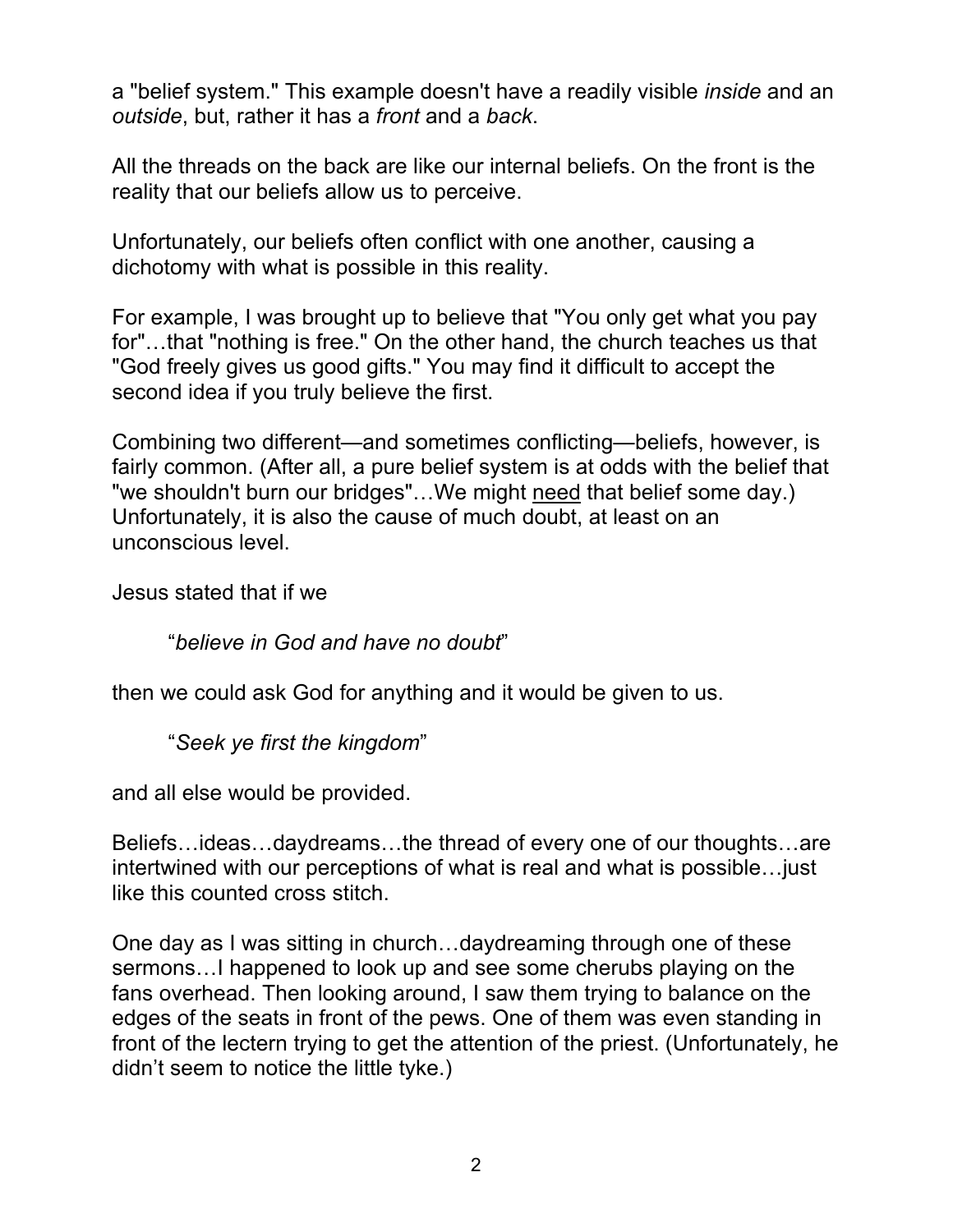Now, I'm not a total nut case, so I shook my heard (figuratively speaking) and thought what a vivid imagination I had…when, suddenly, I was enfolded in the arms of God, and taken into the Kingdom of God.

There I was, a tiny child seated on God's lap…and God said to me,

"*All things bright and beautiful…even bright and beautiful thoughts come from me.*"

Now, if you believe that a single, newly-learned word can change the world as we see it, just think what the Word of God can change…a Word, by the way, that has *always* been there.

The cherubs were real.

Good thoughts are food for the spirit. In today's society, that's not even in conflict with the belief that "we are what we eat."

In last week's reading from Philippians, we were exhorted with the words "whatever is true, whatever is honorable, whatever is just, whatever is pure, whatever is pleasing, whatever is commendable whatever is excellent…THINK ON THESE THINGS."…because

"*it's what's inside that counts*."

Bodies are like houses (whether built of wood siding or brick, someday each one will turn to ashes or dust), but inside of each of our houses lives our spirit…and when we've "breathed our last," our spirit goes home.

It's kind of like the First Temple in Jerusalem. It never really could hold all of God, but the Spirit of God rested in that place. The breath of God…like a cloud or a mist…could be seen…just like our own breaths when we breathe on cold stone. (It is no coincidence that, in Hebrew, *breath* and *spirit* are translated from the same word, *ruah*.)

In about 1000 B.C., King David was just about to turn over the rule of his kingdom to his son Solomon. God didn't want David to build His temple because David was a warrior and had shed blood.

But, before turning everything over to Solomon, David asked the people for a free will offering so that Solomon could build the temple…and the amazing thing was that the people gave and gave and gave…gold, silver,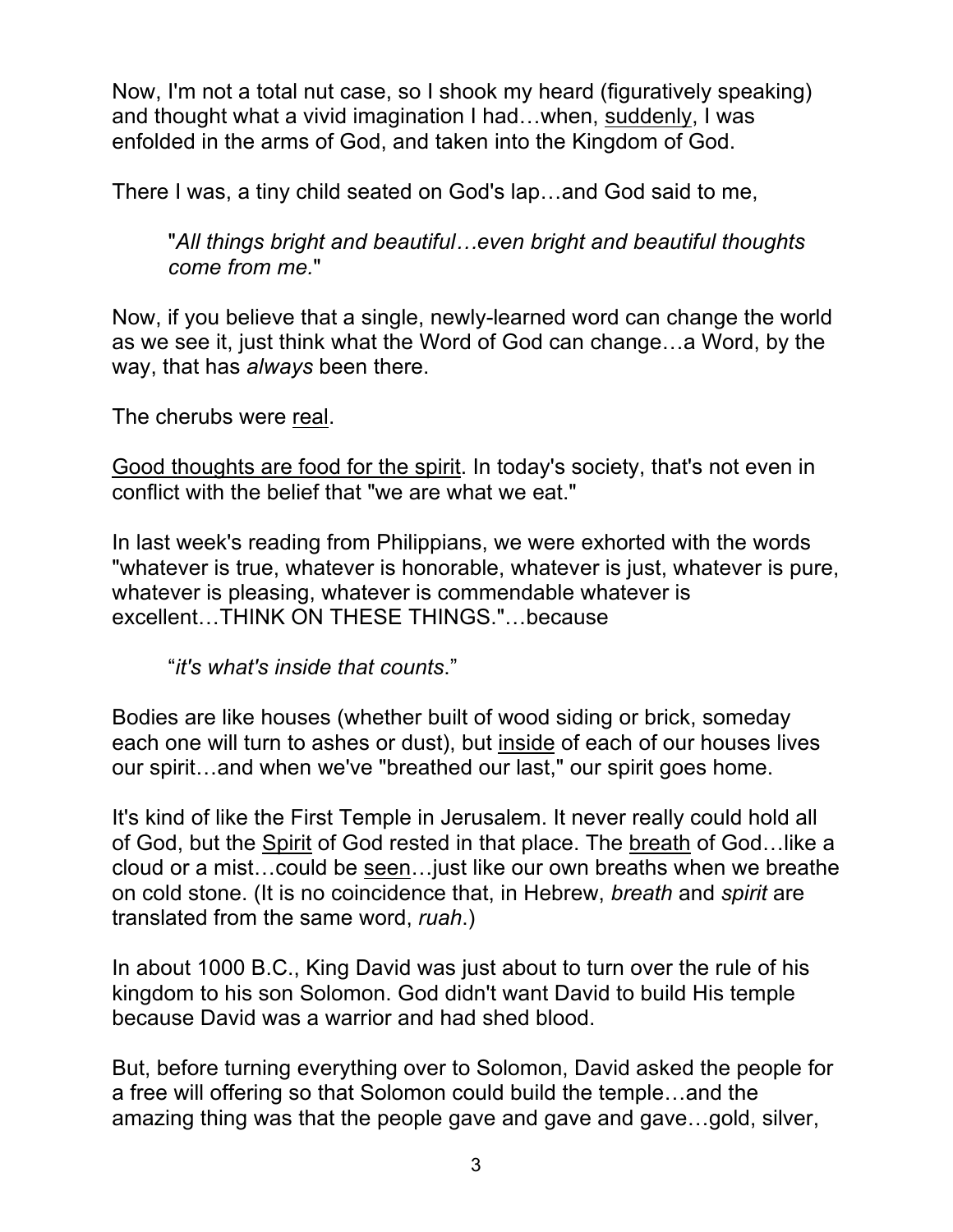precious gems…all freely and from the heart…and they rejoiced at their own giving. David was astounded, not just at the fact that the people gave freely (although I find that kind of amazing, actually), but that God had allowed them to offer these things willingly.

And I quote:

"*But who am I and what is my people, that we should be able thus to offer willingly? For all things come of thee, and of thine own have we given thee*," said David (1 Chronicles 29:14)

and he prayed to God, basically, to let this continue for all time:

"*O Lord, the God of Abraham, Isaac, and Israel, our fathers, keep forever such purposes and thoughts in the hearts of thy people and direct their hearts toward thee.*" (1 Chronicles 29:18)

Now, I have to tell you that I had a little discussion with the Lord about the seemingly hypocritical nature of His allowing the Israelites to donate gold, silver and jewels toward the building of His temple…and then telling Jesus to tell us that all that stuff isn't important and that we should store up for ourselves treasures in heaven.

Luckily, God has a sense of humor, so I wasn't zapped on the spot. Instead, He said to me,

"*Well, Lyn, what would you have done?"*

And, seeing that I didn't have a clue, He fed me the answer:

*"I wanted to teach them that My house is precious," He said, "and what was precious to them at that time was gold, and silver, and jewels.*

In fact, since they were nomads, I had them build a temple in *Jerusalem so that they would learn to come home to God. Later, the one temple was destroyed, and they learned that they could come home to God in many places.* 

*In fact, they would eventually learn that each and every one of them is a temple to God…and that each and every one of them is precious to Me. In my house are many mansions."*